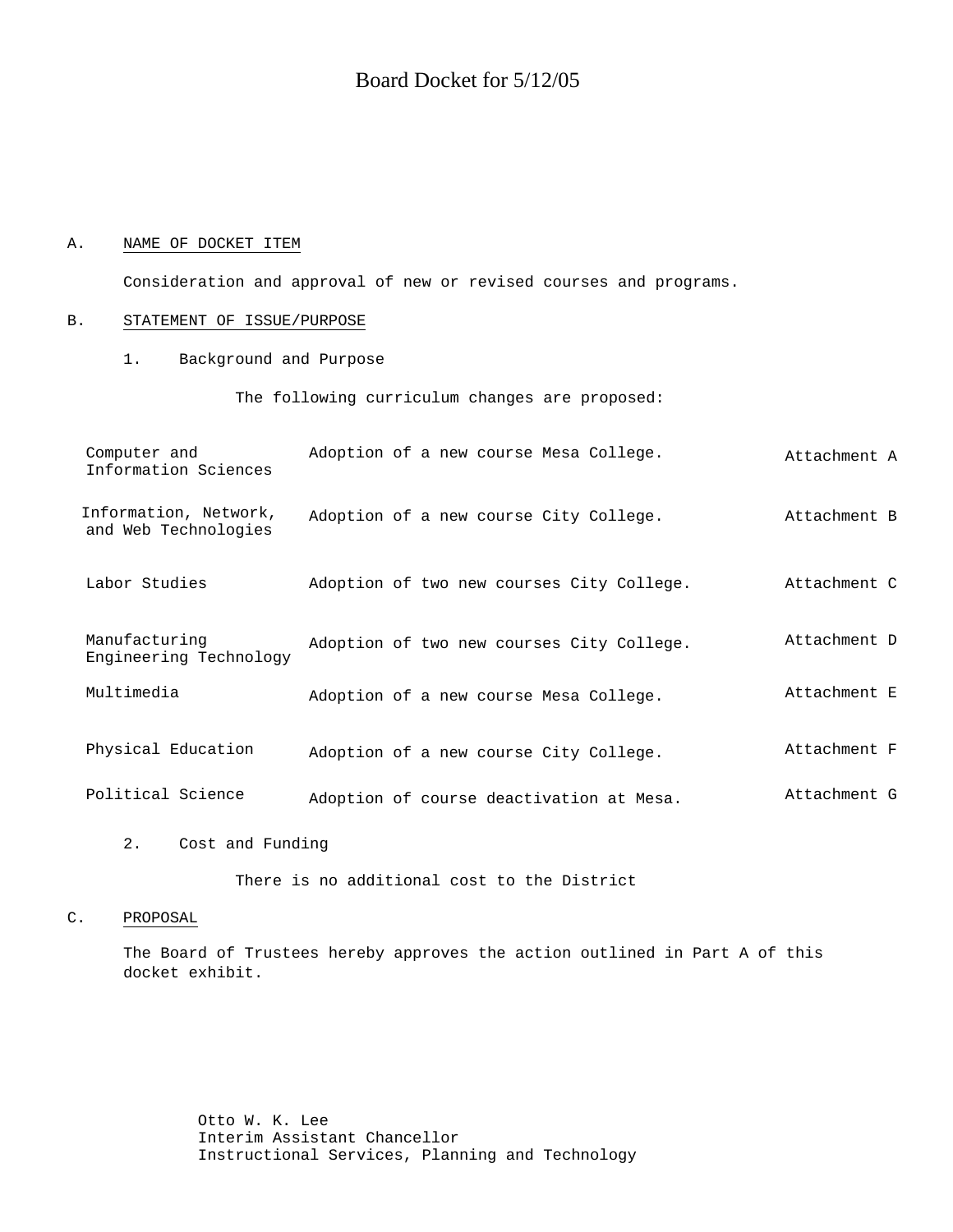Adoption of course activation at Mesa College.

Proposed course activation at Mesa:

## **187 Data Structures and Object-Orientation 3 hours lecture, 3 hours lab, 4 units Grade Only**

This course introduces students to the topic of data structures and object-oriented software engineering. It covers basic data structures such as collections and linked structures (e.g. stacks, queues, lists, arrays, trees, and hashes) from the perspective of objectoriented implementation. It discusses issues of object-oriented analysis, design, and implementation in popular programming languages such as C++, C#, and Java. (FT) Associate Degree Credit & transfer to CSU and/or private colleges and universities.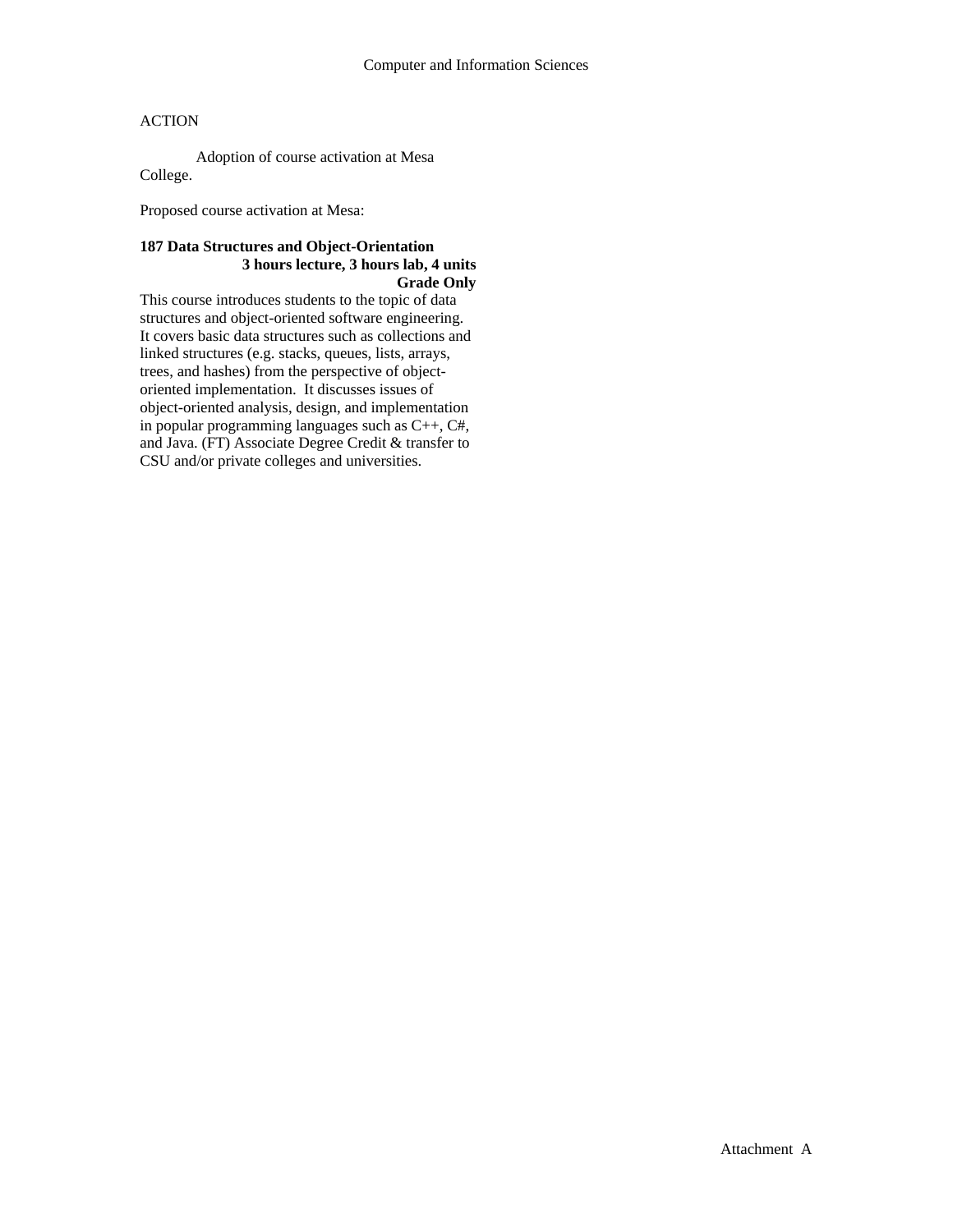Adoption of course activation at City College.

Proposed course activation at City:

#### **100 Survey of Operating Systems 3 hours lecture, 3 hours lab, 4 units Grade Only**

This project-based course is a survey of several operating systems (OS) and provides students with the opportunity to gain hands-on experience in the installation and configuration of desktop operating systems. The students work with one legacy, two current Windows, and a current version of a Linux operating systems. This course is intended for students seeking a degree or career in Information Technology and provides students with concepts and practices which includes the installation and configuration of client systems used in the Help Desk, Systems Administration, and support technician fields. (FT) Associate Degree Credit & transfer to CSU and/or private colleges and universities.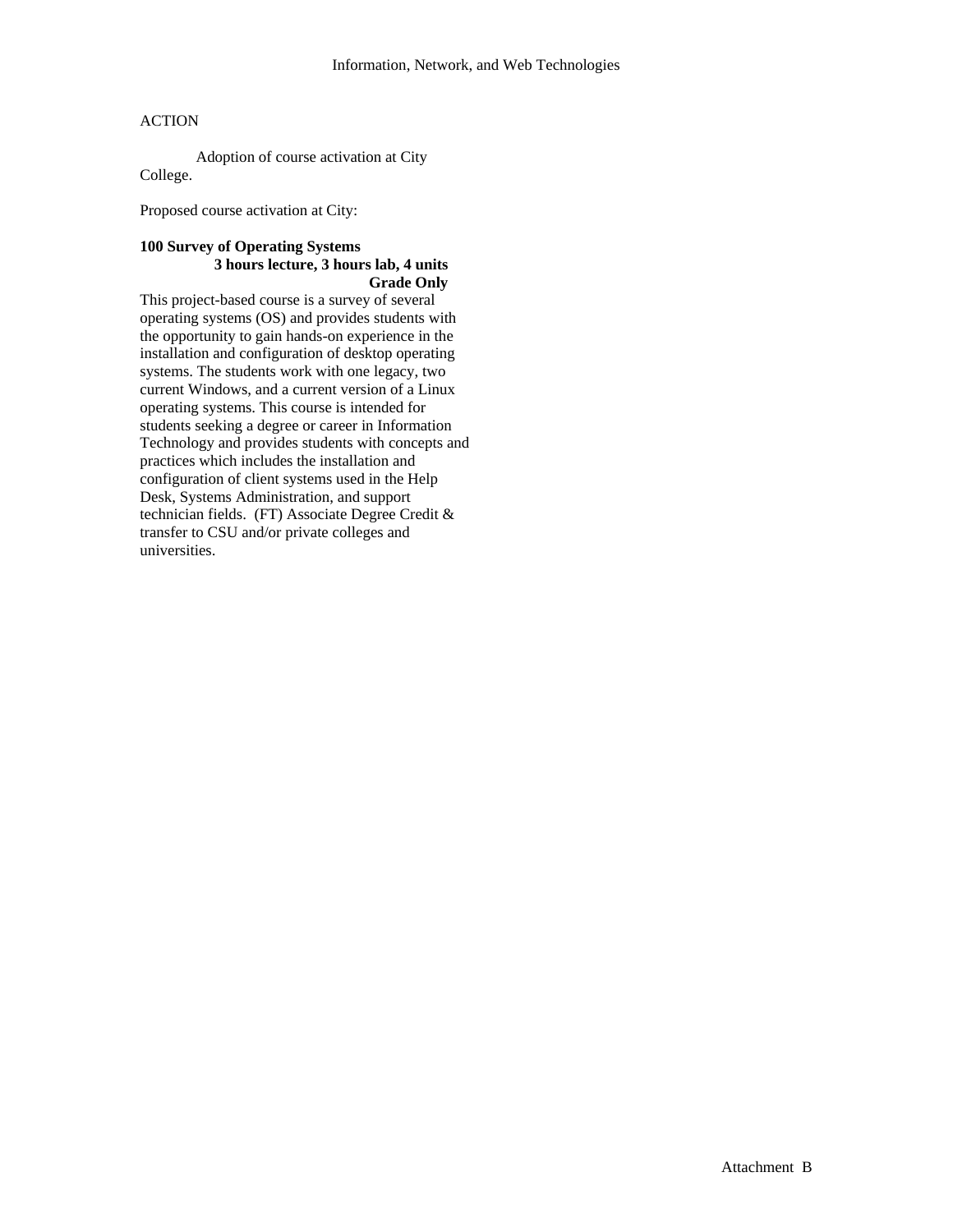Adoption of course activations at City College.

Proposed course activations at City:

## **124 California Labor Law**

 **1 hour lecture, 1 unit Letter Grade or Credit/No Credit Option**  *Advisory*: English 51 and 56 each with a grade of "C" or better, or equivalent. or Assessment Skill Levels W5/R5.

This course provides a basic knowledge of the California Labor Code and Wage Orders and the Industrial Welfare Commission. Examples of the uses of Labor Code and Employment Laws are studied. Students learn to apply their knowledge of the laws- how they are violated and how they are enforced--to case studies as well as to their current or past workplace experiences. This course is designed for students who are employees and/or union members, as well as workers who are in leadership roles or are preparing for leadership positions in their workplace or unions. (FT) Associate Degree Credit & transfer to CSU and/or private colleges and universities.

# **127 Labor Law for the Public Sector**

#### **1 hour lecture, 1 unit Letter Grade or Credit/No Credit Option**

*Advisory*: English 51 and 56 each with a grade of "C" or better, or equivalent. or Assessment Skill Levels W5/R5.

This course covers legal issues affecting public employee relations on the federal, state, and local levels, including development of public sector unionism, recent collective bargaining legislation, and dispute resolution in the public sector. This course is designed for students who are public sector employees and/or union members, and workers who are in leadership roles or are preparing for leadership positions in their workplace or unions. (FT) Associate Degree Credit & transfer to CSU and/or private colleges and universities.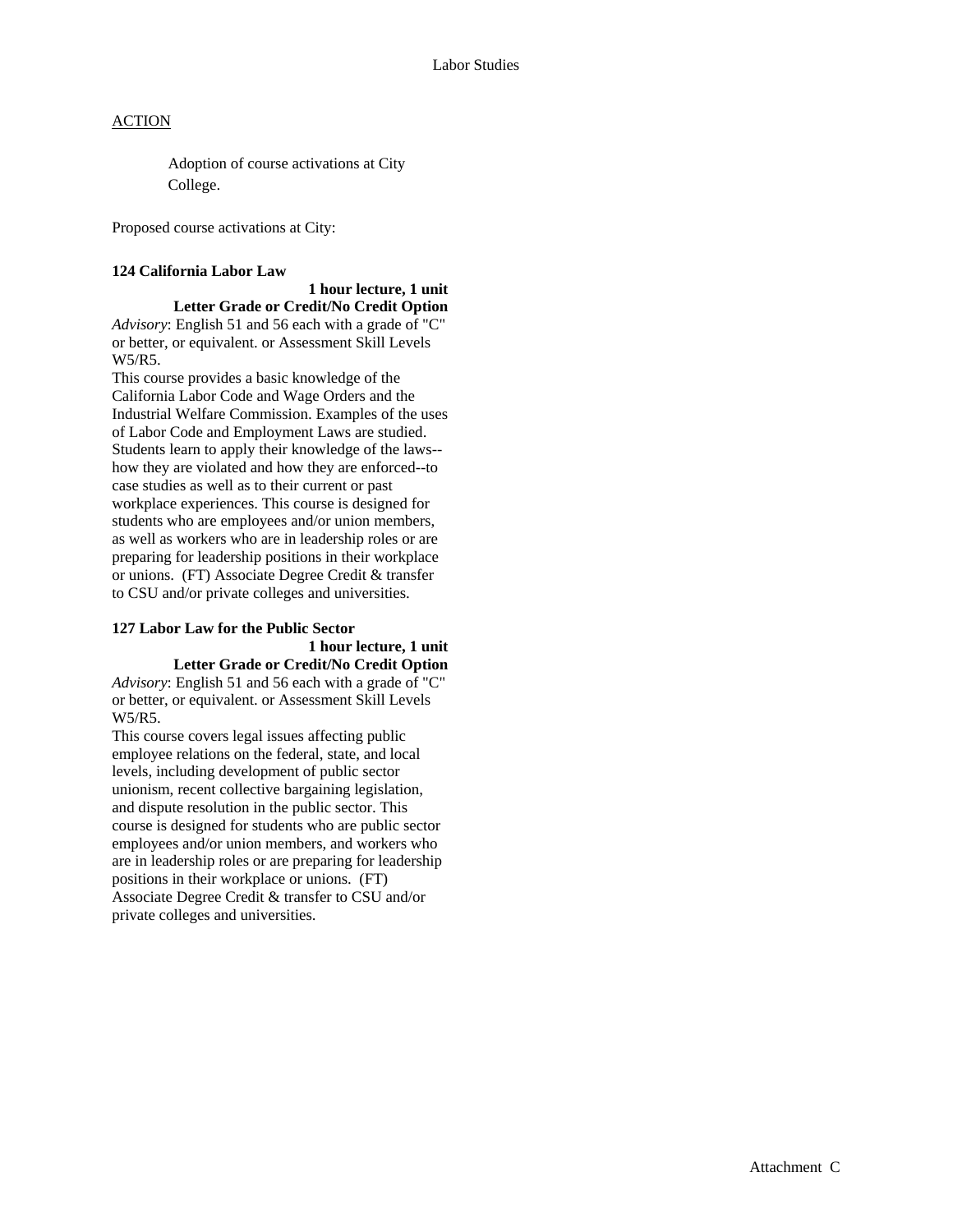Adoption of course activations at City College.

Proposed course activations at City:

# **115 Properties of Materials**

**2.5 hours lecture, 1.5 hours lab, 3 units Letter Grade or Credit/No Credit Option**  *Advisory*: English 51 and 56 each with a grade of "C" or better, or equivalent or Assessment Skill Levels W5/R5 and MATH 035 with a grade of "C" or better, or equivalent or Assessment Skill Level M30. This lecture/lab course is a study of the chemical, physical and mechanical properties of industrial materials including metals, ceramics, polymers and composites. The course emphasizes the processes and tests used with different industrial materials during the manufacturing cycles. This course is designed for Manufacturing Engineering Technology students who are currently working in a manufacturing plant or pursuing a career in engineering technology fields. (FT) Associate Degree Credit & transfer to CSU and/or private colleges and universities.

#### **120 Manufacturing Processes 3 hours lecture, 3 hours lab, 4 units Grade Only**

*Advisory*: English 51 and 56 each with a grade of "C" or better, or equivalent. or Assessment Skill Levels W5/R5. and MATH 035 with a grade of "C" or better, or equivalent or Assessment Skill Level M30. *Advisory*: Completion of or concurrent enrollment in Manufacturing Engineering Technology 115 with a grade of "C" or better, or equivalent. This lecture/lab course provides basic understanding of how raw materials, including metals, polymers, ceramics and composites, are converted to finished products. In this course, students study commonly used methods of manufacturing, understand the pros & cons of different industrial techniques. Students also learn key terms in manufacturing, and identify various types of equipment in common manufacturing processes. This course is designed for students who are pursuing a career in engineering or engineering technology fields, or working in a manufacturing industry. (FT) Associate Degree Credit & transfer to CSU and/or private colleges and universities.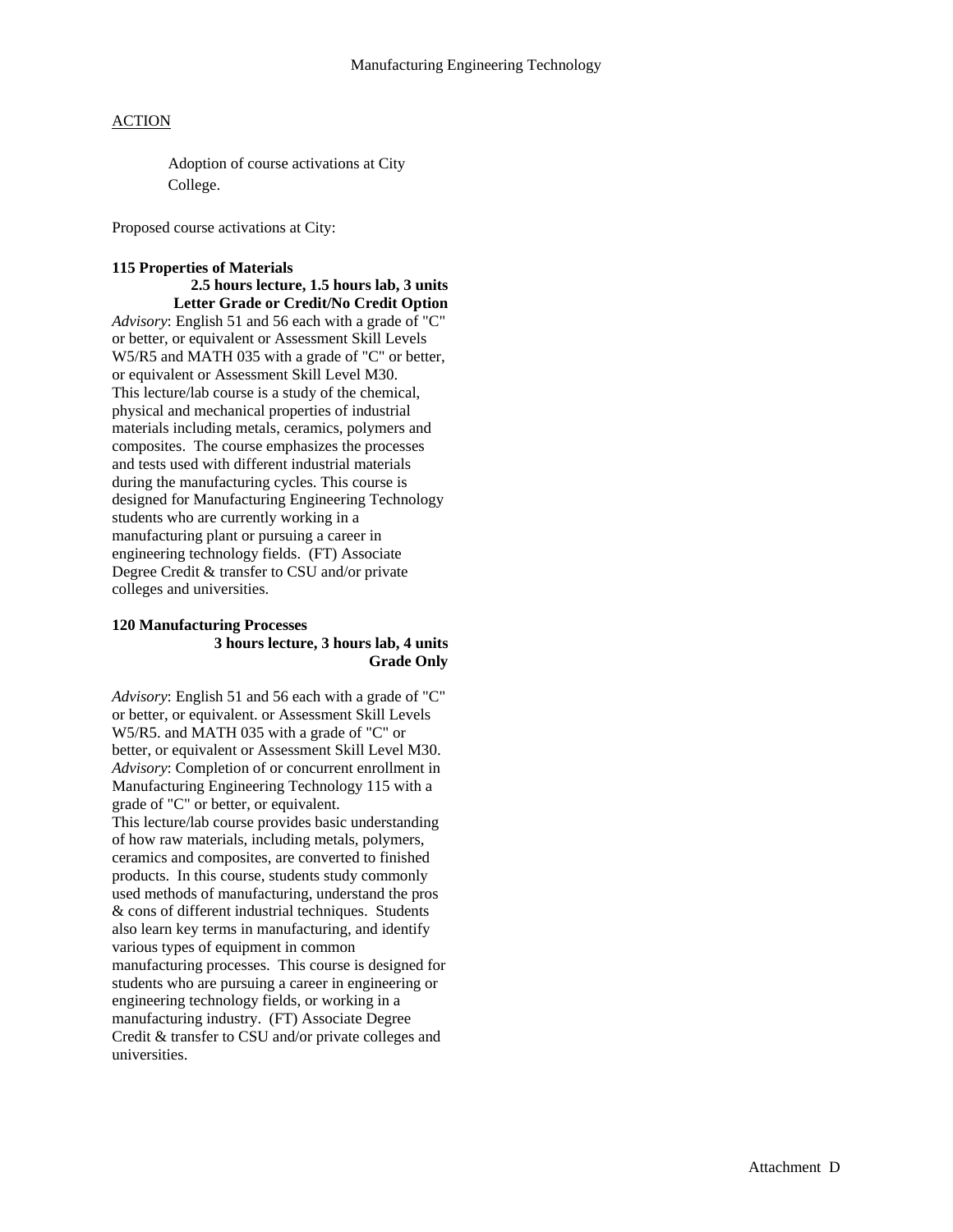Adoption of course activation at Mesa College.

Proposed course activation at Mesa:

### **114 Intermediate Flash**

# **3 hours lecture, 3 hours lab, 4 units Letter Grade or Credit/No Credit Option**

*Advisory***:** Multimedia 112 with a grade of "C" or better, or equivalent.

This is a projects-based intermediate Flash course developing skills in digital image media design, timebased media design systems, and World Wide Web based media design and techniques of Macromedia Flash ActionScript. Basic programming skills will be acquired by those students who have no programming background but want to continue to develop web technologies using Flash. Hands-on experience developing interactive web-based multimedia presentations incorporating ActionScript, sound, and graphics will be taught. This course is required for the Associate Degree in Multimedia. Associate Degree Credit & transfer to CSU and/or private colleges and universities.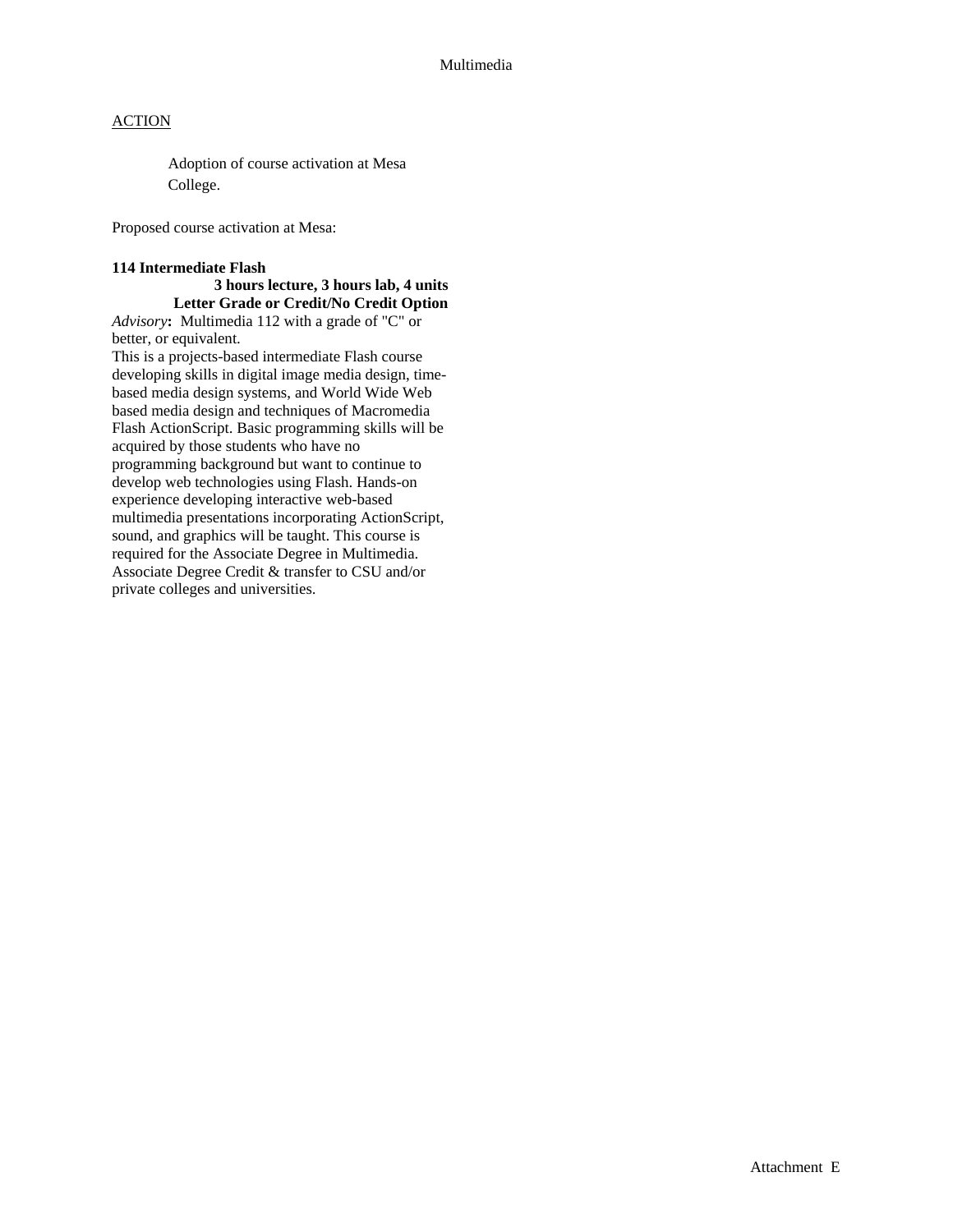Adoption of course activation at City College.

Proposed course activation at City:

### **104 Step Aerobics**

# **3 hours lab, 1 units**

**Letter Grade or Credit/No Credit Option**  Step Aerobics is a rigorous exercise course designed to increase both the fitness levels of participating students and their understanding of what constitutes a safe and effective exercise program. Instruction includes a balanced exercise program of step aerobics, toning, stretching, and relaxation along with discussion of related health topics. Associate Degree Credit & transfer to CSU and/or private colleges and universities.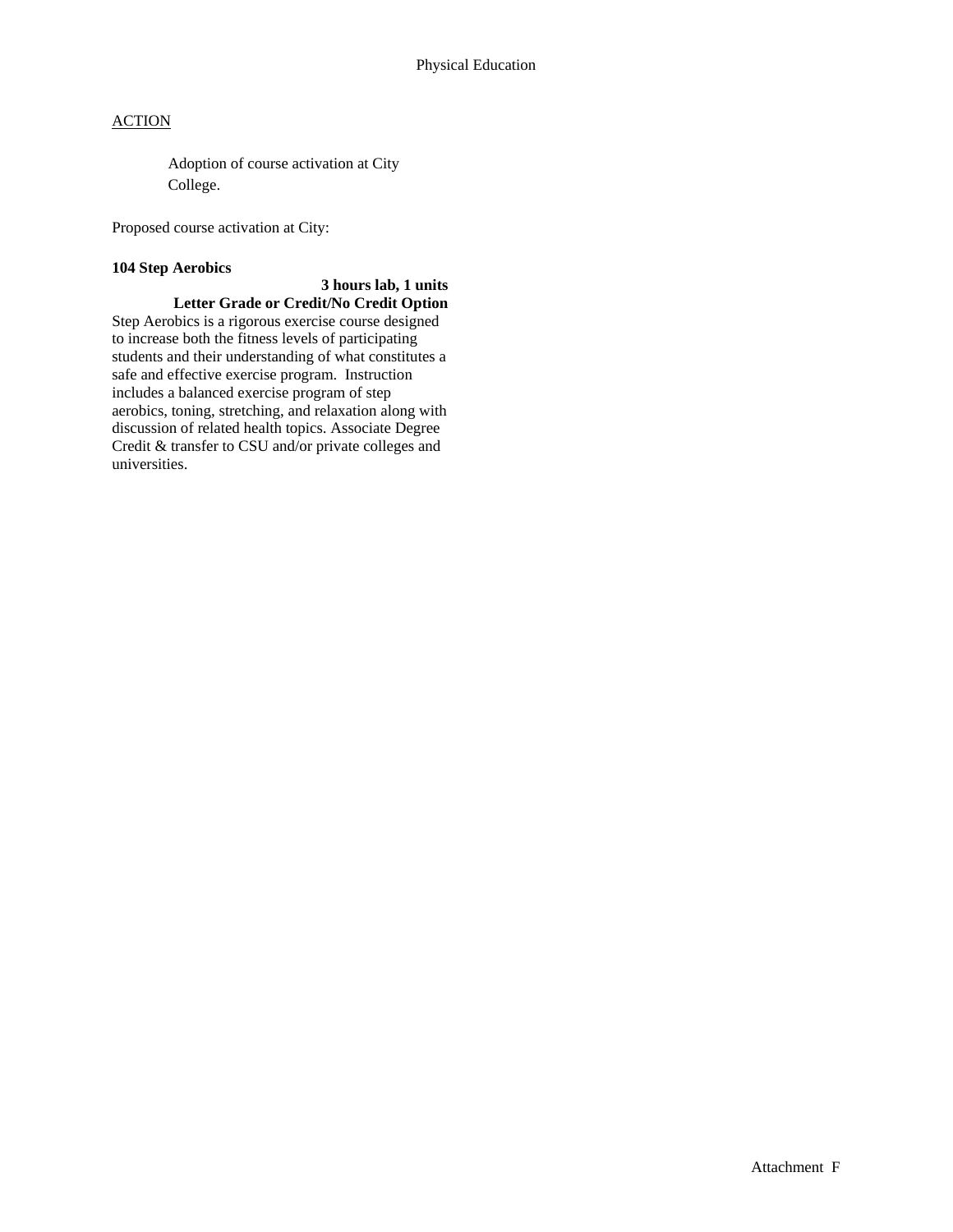Adoption of course deactivation at Mesa College.

Proposed course deactivation at Mesa: